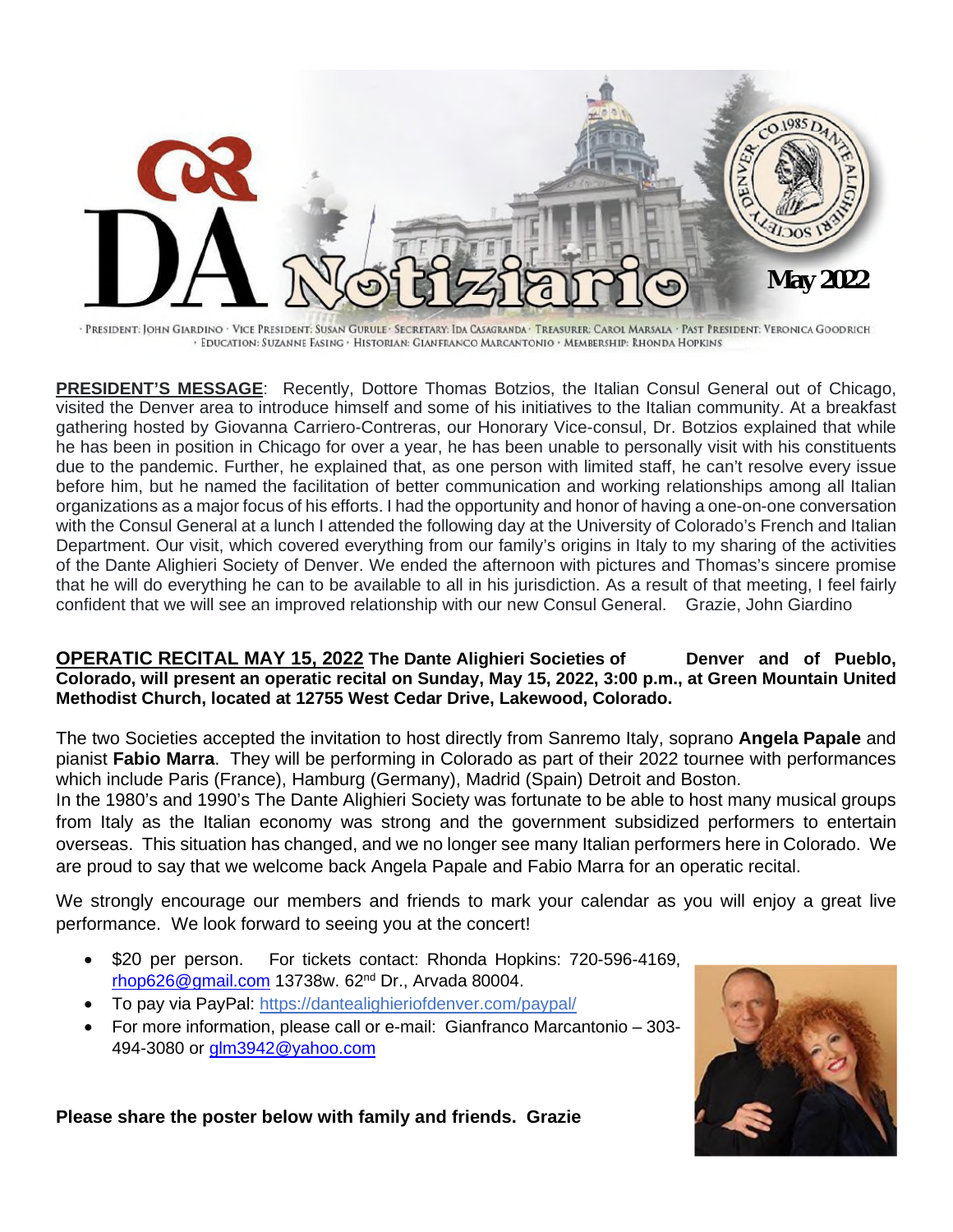**APRIL CULTURAL PROGRAM Grazie** to Professor Wayne Ambler for an enlightening presentation at our April cultural meeting on the Emperor Constantine and his role in making Rome the center of Christianity. Our society is fortunate to host these excellent programs, and we appreciate the generosity of those who share their expertise with us.

**JUNE CULTURAL PROGRAM** On June 10, Professor Steven Hughes returns to talk to us about "Why Italian Switzerland? And why it is important in Italy's history." This is the presentation we cancelled in January due to weather and Covid.

#### **ITALIAN LANGUAGE CLASSES SUMMER SESSION BEGINS JUNE 2022**

The Dante Alighieri Society is currently offering the 10-week Spring session of Italian language classes, which began the week of March 28. The Summer 2022 session of Italian language classes, beginning in June 2022, will be in-person language classes at 3549 Navajo Street, Denver 80211 in the parish office of Our Lady of Mt. Carmel Church. Each class meets for 90 minutes, once a week, for 10 weeks. Beginner and Intermediate classes will be offered. The class schedule will be posted on the Society website in mid-May. Classes are taught by talented bi-lingual instructors who have significant experience teaching Italian. Cost is \$115 for members and \$145 for non-members. New members are welcome to join the Dante Alighieri Society when they register for classes. Please register early because classes do fill up. For more information, please contact the Education Chair Suzanne Fasing at suzannefasing@yahoo.com. Information about the classes is also available on the web site: http://dantealighieriofdenver.com/classes/language-classes/

AUGURI DI BUON COMPLEANNO We wish our members a Buon Compleanno during their birthday month.



- **Erin Hough May 1 Terrence Watkins May 6 Jeff Shaver** May 12 **Camilla Marcantonio May 13 Phyllis Ursetta May 23**  Patty Paul May 24 **JM Wands May 24 David Chapin May 25 Giovanni Palmieri May 29**
- 



We want to include more members in this column, so please send a quick email, with your birthday month and day, to Dante Society board member Suzanne Fasing, at suzannefasing@yahoo.com Grazie!

di fiori e colori io porto un mantello I wear a cape of flowers and colors: odoro di glicine e di biancospino, I smell of wisteria and hawthorne, di tutte le rose che ho sempre vicino: of all the roses always close to me: sul cuore mi splende, divina armonia, the mystic Rose named Mary La mistica Rosa di nome Maria. Shines harmony upon my heart.

# Mese del cuore Month of the heart

Son Maggio, mi chiamano il mese piu' bello I am May, they call the most beautiful month

*INDOVINELLO (* **Riddle** ) *Qual e' la citta' che ha tre occhi?* Which Italian city has three eyes? *La risposta a pagina tre* - (answer on page three)

# **BENVENUTI**

The Dante Alighieri Society of Denver gives a warm welcome to our newest members: Daniel Cavallari, Jonah Deschants, Robert Jackson, Susan O'loughlin, Andrew Selvaggio, and Judy Taggart.



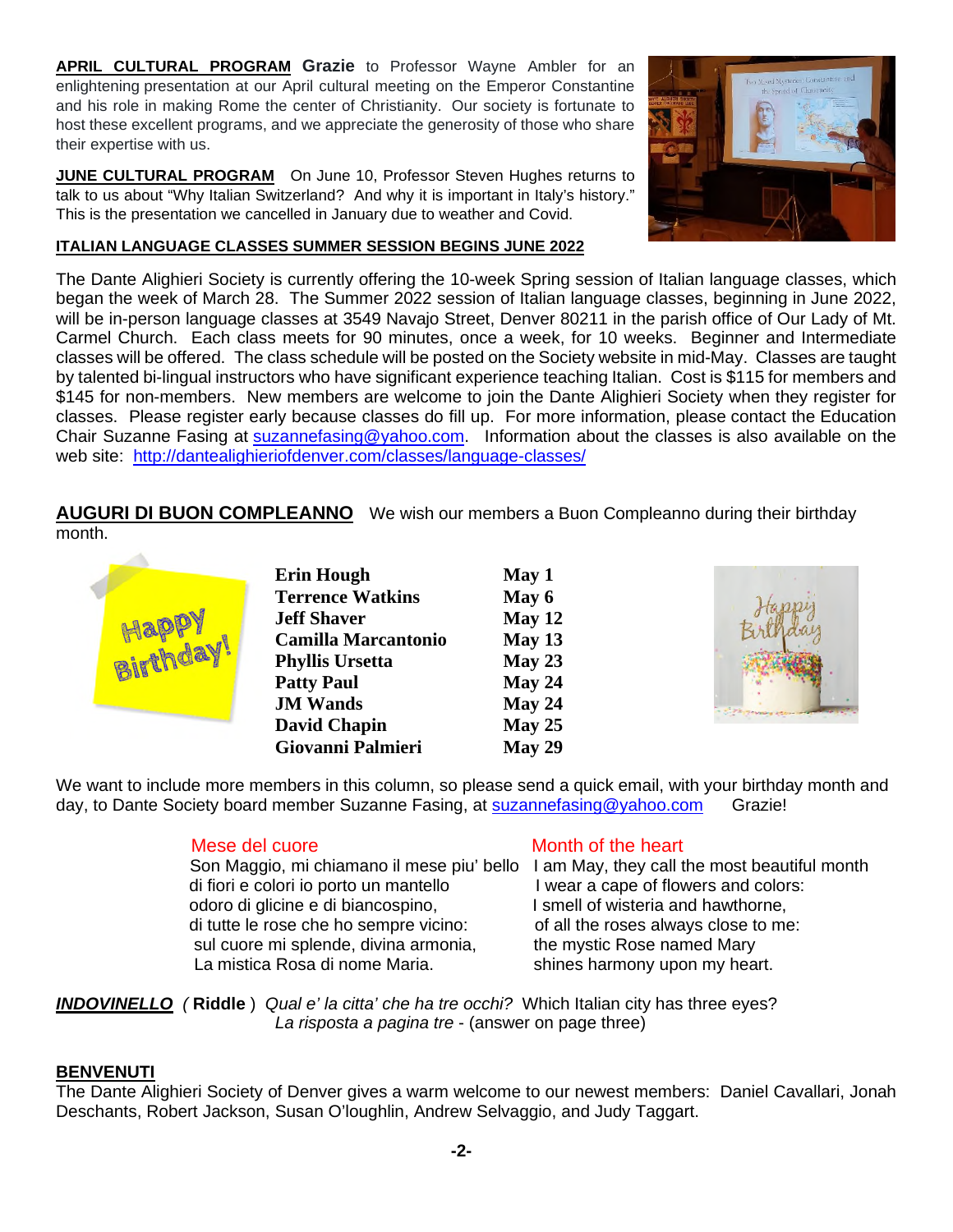### **TIPS ON ITALY By Tonya Clement**.

Each evening that I attend my Italian language class with DAS, I am reminded by my fellow classmates how much we joy we find when our instructor teaches a slang word or phrase. It seems it makes us feel "in the know" or perhaps "more Italian." This month I am choosing to share a few examples of slang that will help you feel more authentic when speaking with or listening to your Italian friends. As you read these, remember every region in Italy has its own dialect. Most of these words or expressions will cross all borders and be understood everywhere in Italy but there is certainly no guarantee.

*Dai* = dah eeh = Go! Come on! *Figo* = fee goh = Cool! *Che figata* = keh fee-gah-tah = How Cool!  $Bon = bon = OK!$ *Che schifo* = keh skee-foh = Disgusting! *Non esiste* = non eh-see-steh = No way! *Cavolo* = cah-voh-loh = Crap!  $Bo = boh = who$  knows Perhaps if someone yells *dai* to you, you will not jump and you will understand they are simply telling you it is your turn.

### **SAVE THE DATES**

**Sunday, July 24** – Annual picnic

**Wednesday, August 10** – Rockies Baseball Game. Italian-American Baseball Foundation Heritage Night at Coors Field. The Dante Alighieri Society is participating. Special ticket prices. Details later.

**PRESENTATION ON ROME** DU Professor Roberta Waldbaun is cordially inviting members of our Society to a talk on Rome set for Tuesday, May 4<sup>th</sup> by the Maglione-Sie visiting scholar, Raffaello Palumbo Mosca, from the Università di Torino. Refreshments at 4:00 p.m., and lecture at 5:00 p.m. will be held at Sturm Hall 451. **Kindly double click below, then to register use the QR code**.



(1).pdf **APRIL 23 COOKING CLASS** Once again chef Adam Giardino held a fantastic cooking class. The class put together a huge spaghetti frittata but we made Adam flip it over which he did perfectly. The main dish was cod with a tomato, caper and anchovy sauce. Dessert was a delicious Easter bread covered in a zabaglione sauce and fresh berries. Everyone had a great time and needless to say, no one left hungry**.**



**CULTURAL MEETINGS EVENTS CLASSES** 



**2022 CALENDAR** 

May 1 – Scholarships and awards Summer session June 2022 Luncheon June 10 May 15 – Operatic recital Answer to *Indovinello" –* Treviso = (three eyes)